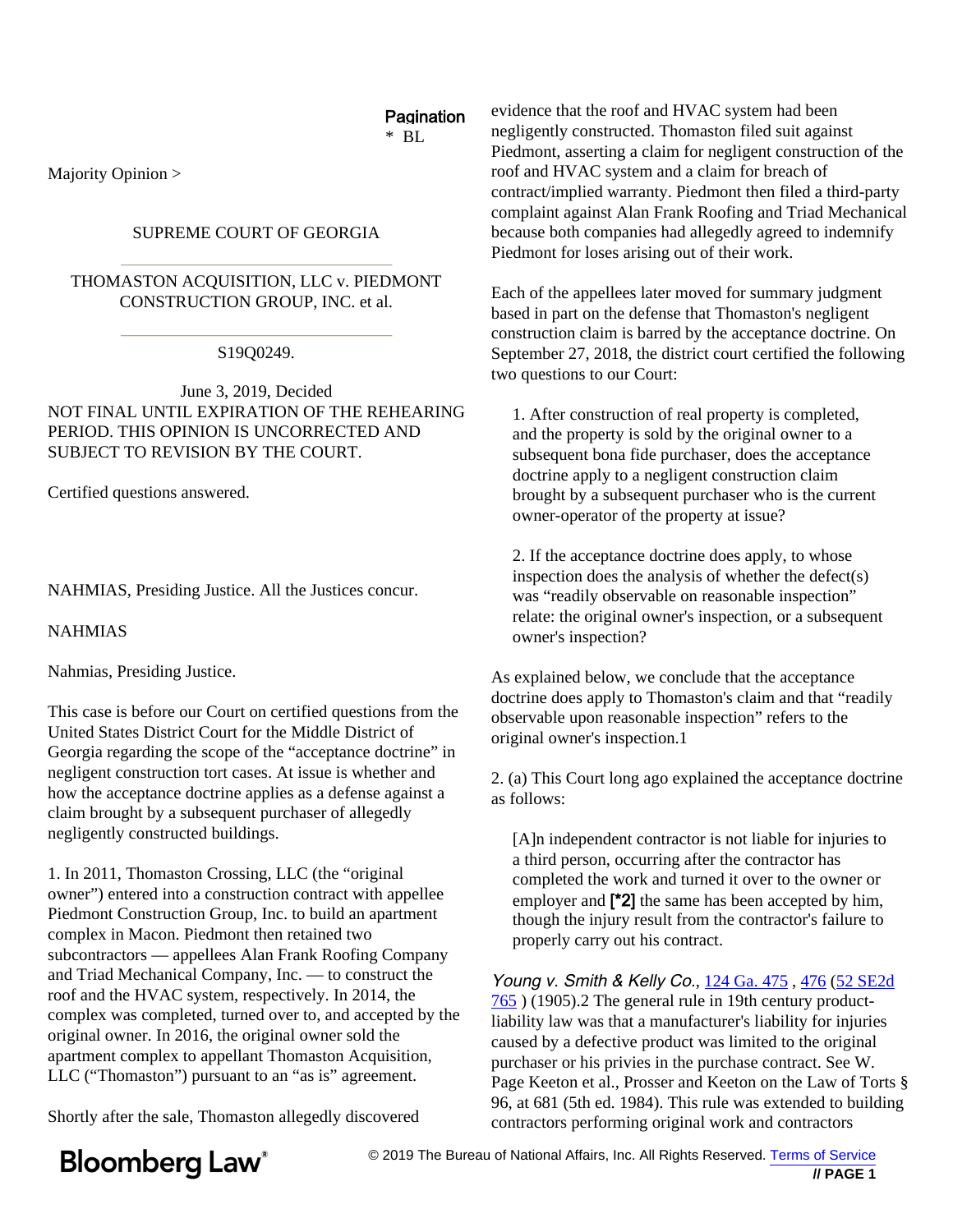performing repairs or installing parts. See id. § 104A, at 722.

The acceptance doctrine shields contractors from liability for injuries to third parties resulting from their work at the moment the work is turned o[ver to and ac](https://www.bloomberglaw.com/product/blaw/document/X4CKHA?jcsearch=260 Ga. 557&summary=yes#jcite)c[epted](https://www.bloomberglaw.com/ms/product/blaw/document/X4CKHA?jcsearch=558&summary=yes#jcite) [by the](https://www.bloomberglaw.com/product/blaw/document/X4CKHA?jcsearch=398 SE2d 191&summary=yes#jcite) [own](https://www.bloomberglaw.com/product/blaw/document/X4CKHA?jcsearch=398 SE2d 191&summary=yes#jcite)er.

The owner-employer can reject work which does not comply with the agreement and which may be defective or create either a latent or patent hazard. The owner is best situated to foresee and to guard against dangers to users of the premises, because he alone may [kn](https://www.bloomberglaw.com/product/blaw/document/X4CKHA?jcsearch=260 Ga. 557&summary=yes#jcite)ow how he expects the premises to be utilized.

Frank M. Eldridge, Personal Injury and Propert[y Damag](https://www.bloomberglaw.com/product/blaw/document/XAD4QJ?jcsearch=163 Ga. App. 230&summary=yes#jcite)e: [Causation](https://www.bloomberglaw.com/product/blaw/document/XAD4QJ?jcsearch=163 Ga. App. 230&summary=yes#jcite) [& Pa](https://www.bloomberglaw.com/ms/product/blaw/document/XAD4QJ?jcsearch=232&summary=yes#jcite)[rties, The Law](https://www.bloomberglaw.com/product/blaw/document/XAD4QJ?jcsearch=293 SE2d 397&summary=yes#jcite) in Georgia § 5-9, at 108 (1978). By accepting the completed work, presumably after a reasonably careful inspection to identify any defects, the owner adopts the work as his own, "deprives the contractor of all opportunity to rectify his wrong," bears "the immediate duty to make the premises safe," and is therefore accountable for future injuries. Emmanuel S. Tipon, Modern Status of Rules Regarding Tort Liability of Building or Construction Contra[ctor for Injury or](https://www.bloomberglaw.com/product/blaw/document/X1AHFQO003?jcsearch=285 Ga. at 100-102&summary=yes#jcite) Damage to Third Person After Completion and Acceptance of Work; "Completed and Accepted" Rule, 74 ALR5th 523, § 4 (1999)[.](https://www.bloomberglaw.com/product/blaw/document/X1AHFQO003?jcsearch=285 Ga. 98&summary=yes#jcite)

Over time, many courts began to recognize a variety of exceptions to the general rule barring liability without privity. In the products-liability context, the exceptions swallowed the rule, and the privity requirement was widely abandoned in the early 20th century. See Bragg v. Oxford Constr. Co., [285 Ga. 98](https://www.bloomberglaw.com/product/blaw/document/X1AHFQO003?jcsearch=285 Ga. 98&summary=yes#jcite) , [101](https://www.bloomberglaw.com/ms/product/blaw/document/X1AHFQO003?jcsearch=101&summary=yes#jcite) ([674 SE2d 268](https://www.bloomberglaw.com/product/blaw/document/X1AHFQO003?jcsearch=674 SE2d 268&summary=yes#jcite) ) (2009) (Hunstein, P.[J., dissent](https://www.bloomberglaw.com/product/blaw/document/X1AHFQO003?jcsearch=285 Ga. 98&summary=yes#jcite)ing). In Georgia, this abandonment was recognized by statute in 1968. See [id](https://www.bloomberglaw.com/product/blaw/document/X1AHFQO003?jcsearch=285 Ga. 98&summary=yes#jcite). See also Ga. L. 1968, p.1166 (enacting what is now [OCGA § 51-1-11 \(b\)](https://www.bloomberglaw.com/product/blaw/document/X384NK18?jcsearch=OCGA %26sect; 51-1-11 (b)&summary=yes#jcite) to provide that breach of implied warranty tort actions may be brought against manufacturers of new personal property "irrespective of privity").

In the context of building contractors, Georgia courts have recognized a handful of exceptions to the acceptance doctrine. Most significantly, the doctrine does not bar a third party's claim for injuries suffered as a result of a defect hidden from reasonable inspection. See Smith v. Dabbs-Williams Gen. Contractors, LLC, [287 Ga. App. 646](https://www.bloomberglaw.com/product/blaw/document/X17NJ6E003?jcsearch=287 Ga. App. 646&summary=yes#jcite), [647](https://www.bloomberglaw.com/ms/product/blaw/document/X17NJ6E003?jcsearch=647&summary=yes#jcite) [\(653 SE2d 87](https://www.bloomberglaw.com/product/blaw/document/X17NJ6E003?jcsearch=653 SE2d 87&summary=yes#jcite) ) (2007) (explaining that the acceptance doctrine applies to a negligent construction claim "if the defect is not hidden but readily observable on reasonable inspection" (citation and punctuation omitted)). Other

exceptions are recognized for claims based on work or repairs that were inherently or intrinsically dangerous, constituted a nuisance per se, or were "so negligently [\*3] defective as to be imminently dangerous to third persons." David Allen Co. v. Benton, 260 Ga. 557 , 558 (398 SE2d 191 ) (1990) (citation and punctuation omitted). Our courts also recognize an exception for claims against a contractor "who is an expert in the design of the type of work being done" and who "performs a contract in accordance with plans supplied to [the contractor]," if the plans supplied to the contractor contained a serious and dangerous defect that the expert should have known would be harmful to third parties. Id . (explaining that an expert contractor "may not ignore defects in the design from which [the contractor] is to work"). See also Shetter v. Davis Bros., Inc., 163 Ga. App. 230, 232 (293 SE2d 397) (1982).

Thomaston points out that most of our sister states have abandoned the acceptance doctrine in favor of the "foreseeability doctrine," which has no privity requirement.3 Just a decade ago, however, this Court considered and rejected the argument that we should overrule our long-standing precedent in favor of the foreseeability doctrine. See Bragg, 285 Ga. at 100-102 . The majority opinion in *Bragg* said that the acceptance doctrine would continue to be applied in Georgia until "changed by express statutory enactment or by necessary implication" from a legislative enactment. Id. at 100 (citation and punctuation omitted). Since then, the General Assembly has not enacted or amended any statute purporting to modify or abrogate the acceptance doctrine, so the privity requirement remains intact as the foundation for the doctrine in the construction context. Nor do the circumstances of this case "actually demonstrate why the doctrine proves to be inadequate." Id. at 101 . Indeed, it is not clear that the acceptance doctrine even needs to be invoked in this case. See footnote 1 above. We see no persuasive reason to reconsider the traditional acceptance doctrine in this case, so under Georgia law, the acceptance doctrine continues to shield contractors from liability for negligent construction claims brought by a third party — meaning someone who was neither a party to nor in privity with a party to the construction contract — unless one of the above-mentioned exceptions applies.

(b) The appellees argue that Thomaston is such a third party because it was neither a party to nor in privity with a party to the contract for construction of the apartment complex. We agree. As discussed previously, this Court explained more than a century ago that the acceptance doctrine applies to completed work that has been "turned [ ] over to the owner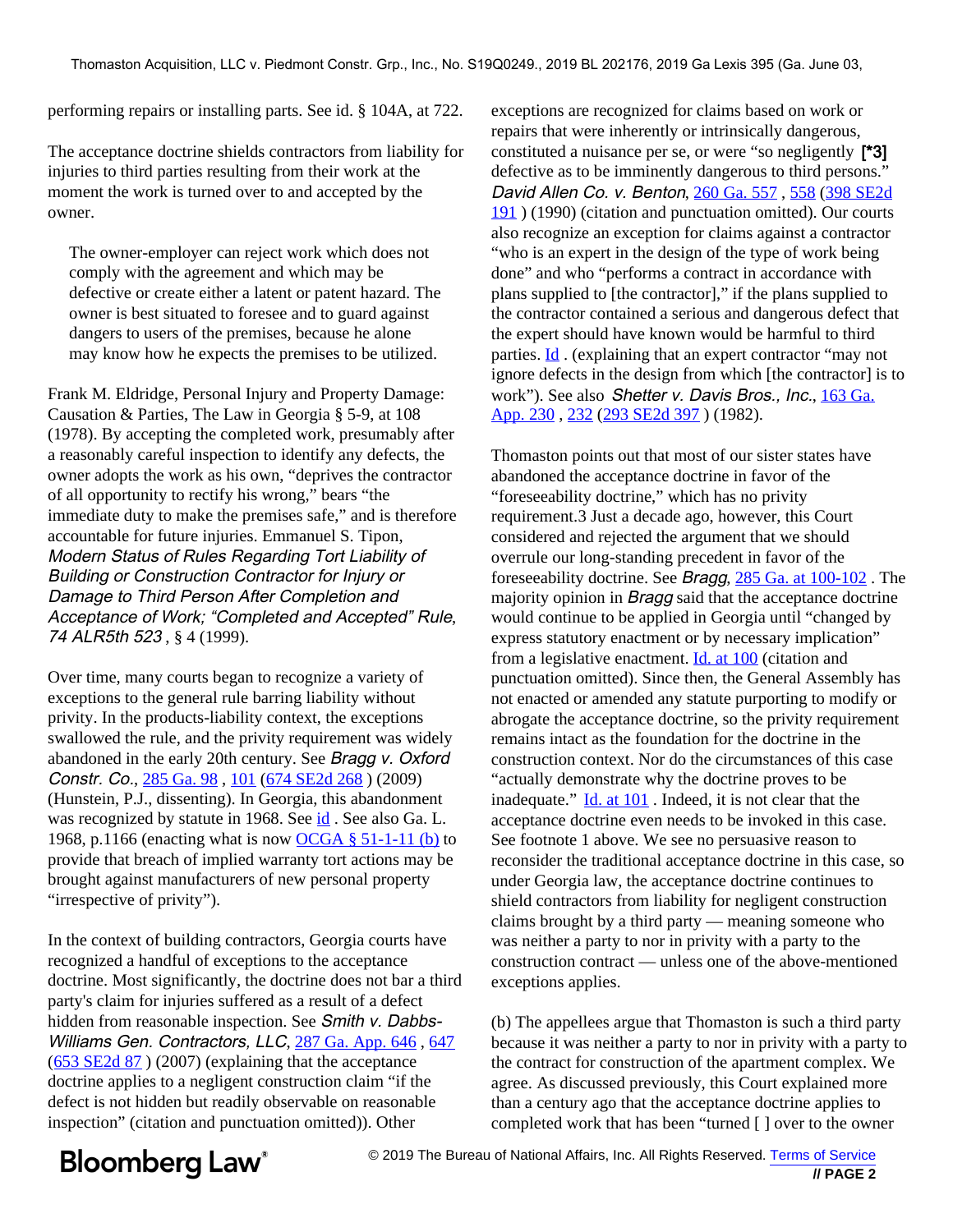or employer and ... has been accepted by him." Young, [124](https://www.bloomberglaw.com/product/blaw/document/XACMDA?jcsearch=124 Ga. at 476&summary=yes#jcite) [Ga. at 476](https://www.bloomberglaw.com/product/blaw/document/XACMDA?jcsearch=124 Ga. at 476&summary=yes#jcite). See also *Smith*, [287 Ga. App. at 647](https://www.bloomberglaw.com/product/blaw/document/X17NJ6E003?jcsearch=287 Ga. App. at 647&summary=yes#jcite) ("Where the work of an independent contractor is completed, turned over to, and accepted by the owner, the contractor is not liable to third persons . …' " (citation omitted)). As a subsequent purchaser, Thomaston was not a party to the construction contract, which was entered into in 2011. The appellees were not hired by Thomaston; they were hired by the original owner. Nor was Thomaston the owner of the apartment complex when its construction was completed in 2014; the original owner accepted it. Thomaston  $[4]$  had no authority to inspect, accept, or ratify the allegedly defective work or to assume control of the property from the appellees when it was turned over to the original owner. It is therefore axiomatic that Thomaston is a third party.

Without any real claim of privity, Thomaston nevertheless contends that it should be treated like the original owner because it is the current owner-occupier of the property. But doing so would undermine the acceptance doctrine's foundational purpose of shielding contractors from liability for injuries occurring after the owner has accepted the completed work, there[by assuming responsi](https://www.bloomberglaw.com/product/blaw/document/X17NJ6E003?jcsearch=287 Ga. App. at 647&summary=yes#jcite)bility for future injuries. There is no "current owner-occupier" or "subsequent purchaser" exception to the acceptance doctrine, and the facts of this case do not compel us to recognize one here. See Bragg, [285 Ga. at 100](https://www.bloomberglaw.com/product/blaw/document/X1AHFQO003?jcsearch=285 Ga. at 100&summary=yes#jcite) ("[T]he dissent makes no effort to explain why the facts of this case would dictate that a change to this longstanding law needs to be made."). Indeed, Thomaston cites no Georgia case holding that a subsequent purchaser is exempted from the acceptance doctrine.4

After the work has been accepted, a contractor generally has no authority to inspect or make changes to the property, and it may not be authorized even to enter the premises. As our Court of Appeals has explained many times in the context of road contra[ctors, with the exceptions](https://www.bloomberglaw.com/product/blaw/document/X17NJ6E003?jcsearch=287 Ga. App. at 648-649&summary=yes#jcite) noted earlier, a "'contractor cannot be held responsible for completed work over which it no longer exercises any control." Ogles v. E.A. Mann & Co., [277 Ga. App. 22](https://www.bloomberglaw.com/product/blaw/document/X13KCAS003?jcsearch=277 Ga. App. 22&summary=yes#jcite) , [24](https://www.bloomberglaw.com/ms/product/blaw/document/X13KCAS003?jcsearch=24&summary=yes#jcite) [\(625 SE2d 425](https://www.bloomberglaw.com/product/blaw/document/X13KCAS003?jcsearch=625 SE2d 425&summary=yes#jcite) ) (2005) (citation omitted). This rationale is particularly salient under the facts of this case. When the appellees completed their work in 2014, the original owner could have refused to accept the work altogether or accepted it on the condition that the appellees would repair any readily observable defects. But the original owner did not do that; it accepted the apartment complex, and upon that acceptance, all liability for readily observable defects shifted from the appellees to the original owner. After that time, the appellees had no control over the property and no authority to repair or maintain it. When the original owner sold the complex to Thomaston in 2016 — two years after construction was completed, turned over to, and accepted by the original owner — the liability did not shift back to the appellees.

Contrary to Thomaston's ominous warnings, our decision today does not leave subsequent purchasers of real property unprotected. Subsequent purchasers can protect themselves from injuries caused by readily observable defects by adequately inspecting and refusing to purchase defective property or demanding repairs by the seller before closing. Subsequent purchasers also need not purchase property with an "as is" contract (as Thomaston did), which could potentially cut off any contract claims against the seller. Nor does our decision eradicate the negligent construction tort claim, as Thomaston contends. The claim remains a viable cause of action for third parties (including Thomaston) if one [\*5] of the exceptions to the acceptance doctrine applies.5

3. The district court also asked us whether, under the hiddendefect exception, the phrase "readily observable on reasonable inspection" (which is used in acceptance doctrine cases including Smith, 287 Ga. App. at 647 ) refers to the original owner's inspection or a subsequent owner's inspection. The parties all contend that the only inspection that matters is the one that was (or should have been) conducted before the owner accepted the work. We agree.

As explained above, the acceptance doctrine shifts liability for injuries caused by readily observable defects away from the contractor and onto the owner at the moment the owner accepts the defective work. At that point, the contractor no longer has control over the condition of the property; a contractor does not become liable for a defect that was readily observable when the original owner accepted the work but is no longer readily observable days, months, or years later when the original owner sells the property. See, e.g., Smith, 287 Ga. App. at 648-649 (holding that evidence that a hidden defect developed over time was not sufficient to establish that the defect existed at the time the work was accepted by the owner). Thus, under the hidden-defect exception to the acceptance doctrine, a party asserting a negligent construction claim must show that the defect was not "readily observable on reasonable inspection" at the time that the work was completed, turned over to, and accepted by the original owner.

Certified questions answered. All the Justices concur.

fn 1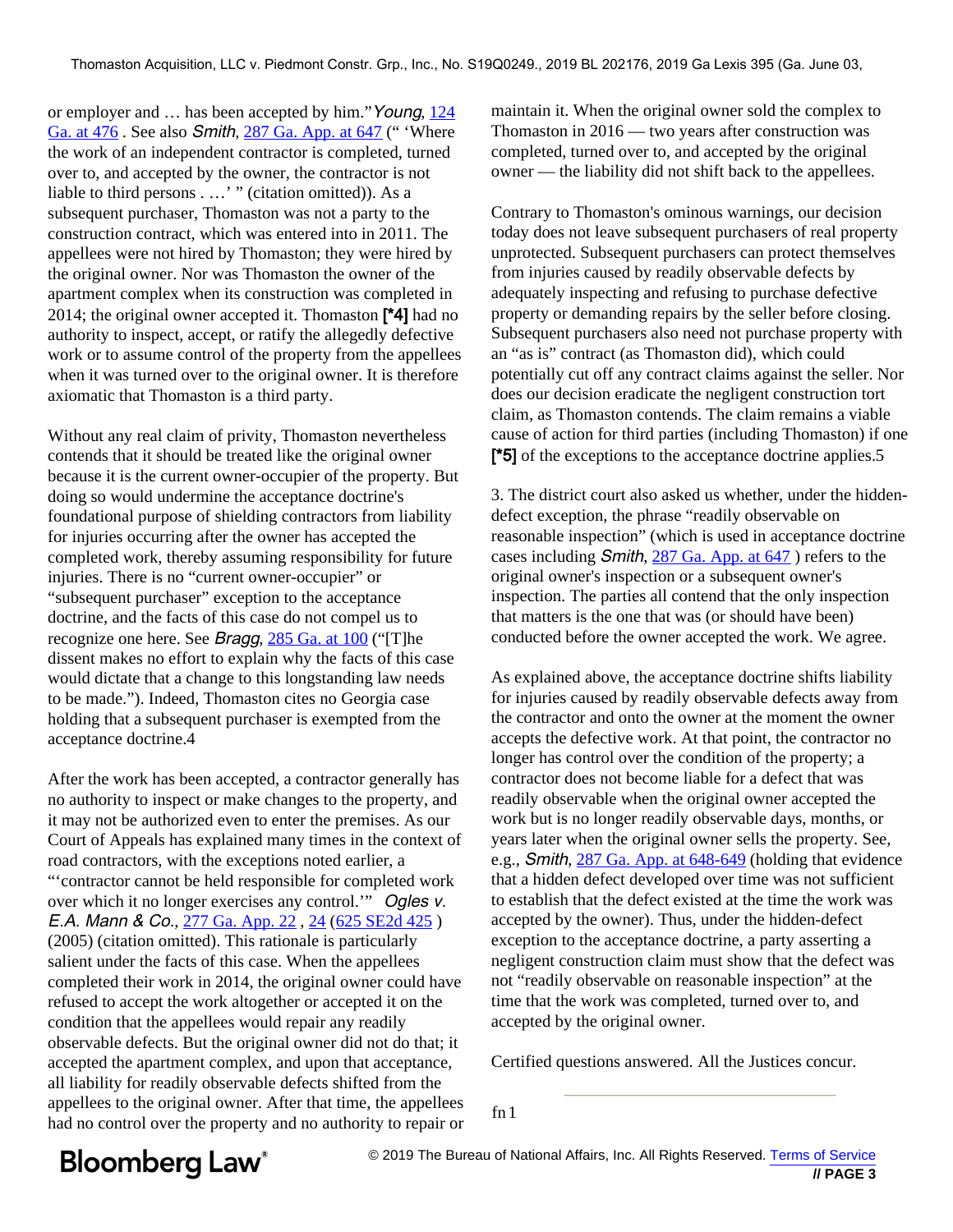We note at the outset that the acceptance doctrine is typically asserted when a plaintiff seeks recovery for personal injury or damage to other property caused [by](https://www.bloomberglaw.com/product/blaw/document/X3MHBA?jcsearch=240 Ga. App. 766&summary=yes#jcite) [defective con](https://www.bloomberglaw.com/product/blaw/document/X3MHBA?jcsearch=240 Ga. App. 766&summary=yes#jcite)st[ruct](https://www.bloomberglaw.com/ms/product/blaw/document/X3MHBA?jcsearch=769&summary=yes#jcite)i[on work, rather](https://www.bloomberglaw.com/product/blaw/document/X3MHBA?jcsearch=525 SE2d 123&summary=yes#jcite) than recovery based on the defective work itself. See, e.g., Powell v. Ledbetter Bros., Inc., [251 Ga. 649](https://www.bloomberglaw.com/product/blaw/document/XACTKH?jcsearch=251 Ga. 649&summary=yes#jcite) [\(307 SE2d 663](https://www.bloomberglaw.com/product/blaw/document/XACTKH?jcsearch=307 SE2d 663&summary=yes#jcite)) (1983) (damage to other property); Stopanio v. Leon's Fence & Guardrail, LLC, [346 Ga. App. 18](https://www.bloomberglaw.com/product/blaw/document/X1KSFO8B0000N?jcsearch=346 Ga. App. 18&summary=yes#jcite) [\(815 SE2d](https://www.bloomberglaw.com/product/blaw/document/X1KSFO8B0000N?jcsearch=815 SE2d 232&summary=yes#jcite)  $232$ ) (2018) (personal injury); Clive v. Gregory,  $280$  Ga. [App. 836](https://www.bloomberglaw.com/product/blaw/document/X15C8VG003?jcsearch=280 Ga. App. 836&summary=yes#jcite) [\(635 SE2d 188](https://www.bloomberglaw.com/product/blaw/document/X15C8VG003?jcsearch=635 SE2d 188&summary=yes#jcite) ) (2006) (personal injury and damage to other property). Here, by contrast, Thomaston appears to seek recovery for the allegedly defective roof and HVAC system rather than for any personal injury or damage to other property caused by the alleged defects.

The typical context of acceptance doctrine cases is perhaps due to the "economic loss rule." As one treatise explains: "In its most widely accepted form, the doctrine of economic loss bars the use of negligence or strict liability theories for recovery of economic losses arising out of commercial transactions where the loss is not a consequence of an event causing personal injury or damage to other property." 6 Phillip L. Bruner & Patrick J. O'Connor, Jr., Bruner & O'Connor on Construction Law § 19:10 (June 2018 update).

In the context of construction, "economic loss" incl[udes the cost to](https://www.bloomberglaw.com/product/blaw/document/X1AHFQO003?jcsearch=285 Ga. at 101&summary=yes#jcite) repair or replace defective materials, damage to a structure, diminution in value of a damaged structure not repaired, loss of use or delay in utilizing property for its intended purposes, and related lost profits, lost revenue, and costs. . . . Third parties lacking contractual rights have no legal basis for recovery of economic loss on theories of tortious conduct that cause neither personal injury nor damage to property beyond the defective property itself. Notwithstanding such straightforward distinctions, third par[ty recovery in](https://www.bloomberglaw.com/product/blaw/document/X17O6C3P0000N?jcsearch=328 Ga. App. 713&summary=yes#jcite) [t](https://www.bloomberglaw.com/product/blaw/document/X17O6C3P0000N?jcsearch=328 Ga. App. 713&summary=yes#jcite)o[rt for economi](https://www.bloomberglaw.com/product/blaw/document/X17O6C3P0000N?jcsearch=760 SE2d 718&summary=yes#jcite)c loss caused by breaches of contract or warranty duties owed between others has been for decades a subject of heated controversy. There has been a definite lack of uniform treatment.

Id. (footnot[es omitted\)](https://www.bloomberglaw.com/product/blaw/document/X17O6C3P0000N?jcsearch=328 Ga. App. 713&summary=yes#jcite).

The appellees raised the economic loss rule in their motions for summary judgment. But the district court has not yet ruled on that issue and did not pose a question to us about it, so we do not opine on its application in this

case except to note that this Court appears never to have squarely considered whether or how the rule would apply in a negligent construction case, although the Court of Appeals has. See Rowe v. Akin & Flanders, Inc., 240 Ga. App. 766 , 769 (525 SE2d 123 ) (1999) (holding that the economic loss rule did not apply to a negligent construction claim seeking recovery for a collapsed parking lot).

### fn 2

The acceptance doctrine is also referred to as the completed-work doctrine, the completed and accepted rule, and similar formulations.

#### fn 3

Under the foreseeability doctrine,

"a building or construction contractor is liable for injury or damage to a third person even after completion of the work and its acceptance by the owner where it was reasonably foreseeable that a third person would be injured by such work on account of the contractor's negligence or failure to disclose a dangerous condition known to such contractor."

Bragg, 285 Ga. at 101 (Hunstein, P.J., dissenting) (citation omitted).

#### fn 4

Even if we were inclined to treat Thomaston like the original owner, we question whether an owner who was a party to the construction contract would have a viable negligent construction claim on these facts. (In posing its first question, the district court cited Jai Ganesh Lodging, Inc. v. David M. Smith, Inc., 328 Ga. App. 713 (760 SE2d 718 ) (2014), a case in which the Court of Appeals "assume[d] that the acceptance doctrine applies both to owners and to third parties," and then held that the doctrine did not apply on summary judgment because there was a fact question about whether the defect at issue was hidden. Id. at 724 .) The acceptance doctrine shifts liability from the contractor to the owner at the time the work is accepted by that owner. So if we treated Thomaston like the original owner, Thomaston may be the responsible party. Moreover, insofar as Thomaston seeks recovery in tort for the defective roof and HVAC